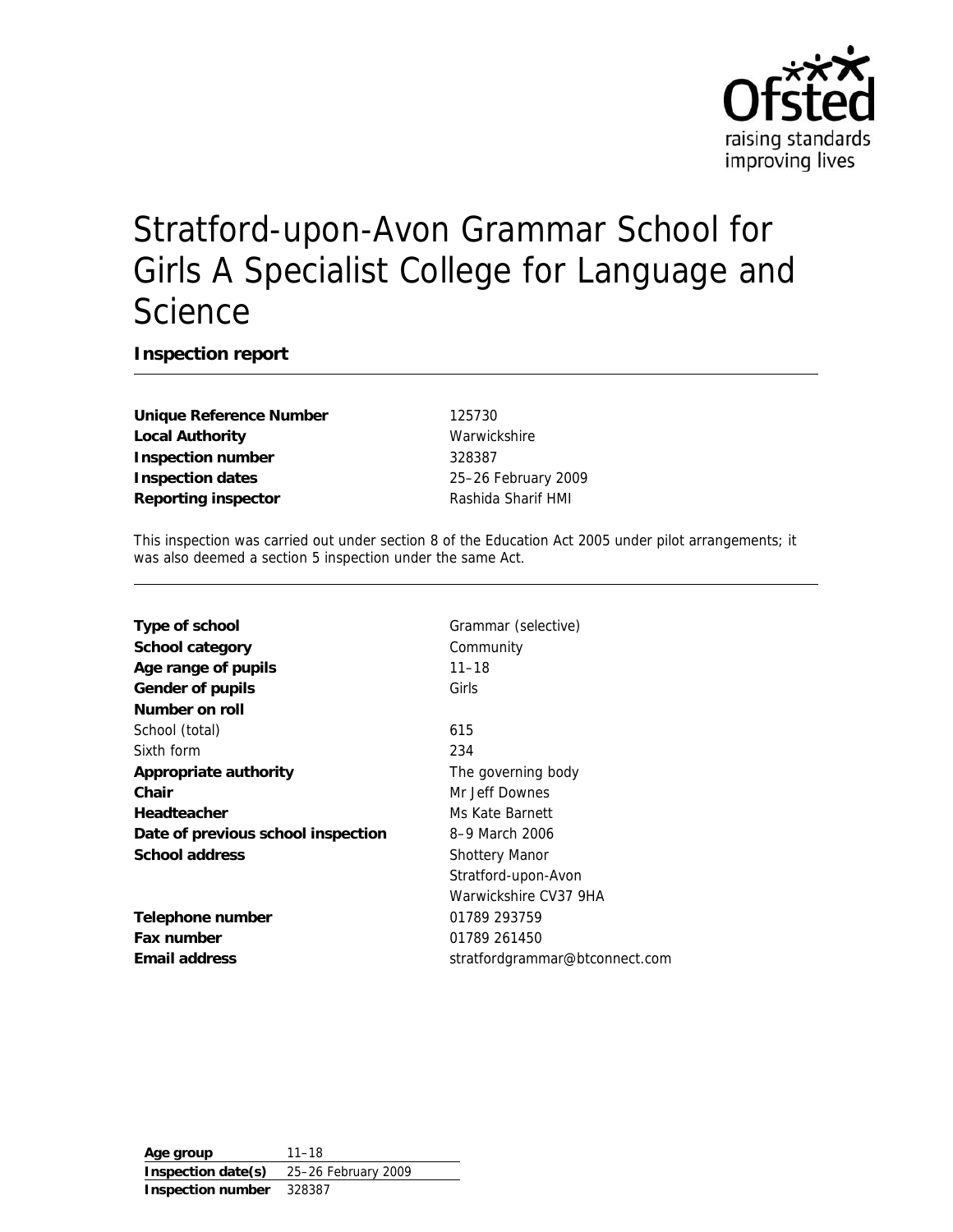© Crown copyright 2009

#### Website: www.ofsted.gov.uk

This document may be reproduced in whole or in part for non-commercial educational purposes, provided that the information quoted is reproduced without adaptation and the source and date of publication are stated.

Further copies of this report are obtainable from the school. Under the Education Act 2005, the school must provide a copy of this report free of charge to certain categories of people. A charge not exceeding the full cost of reproduction may be made for any other copies supplied.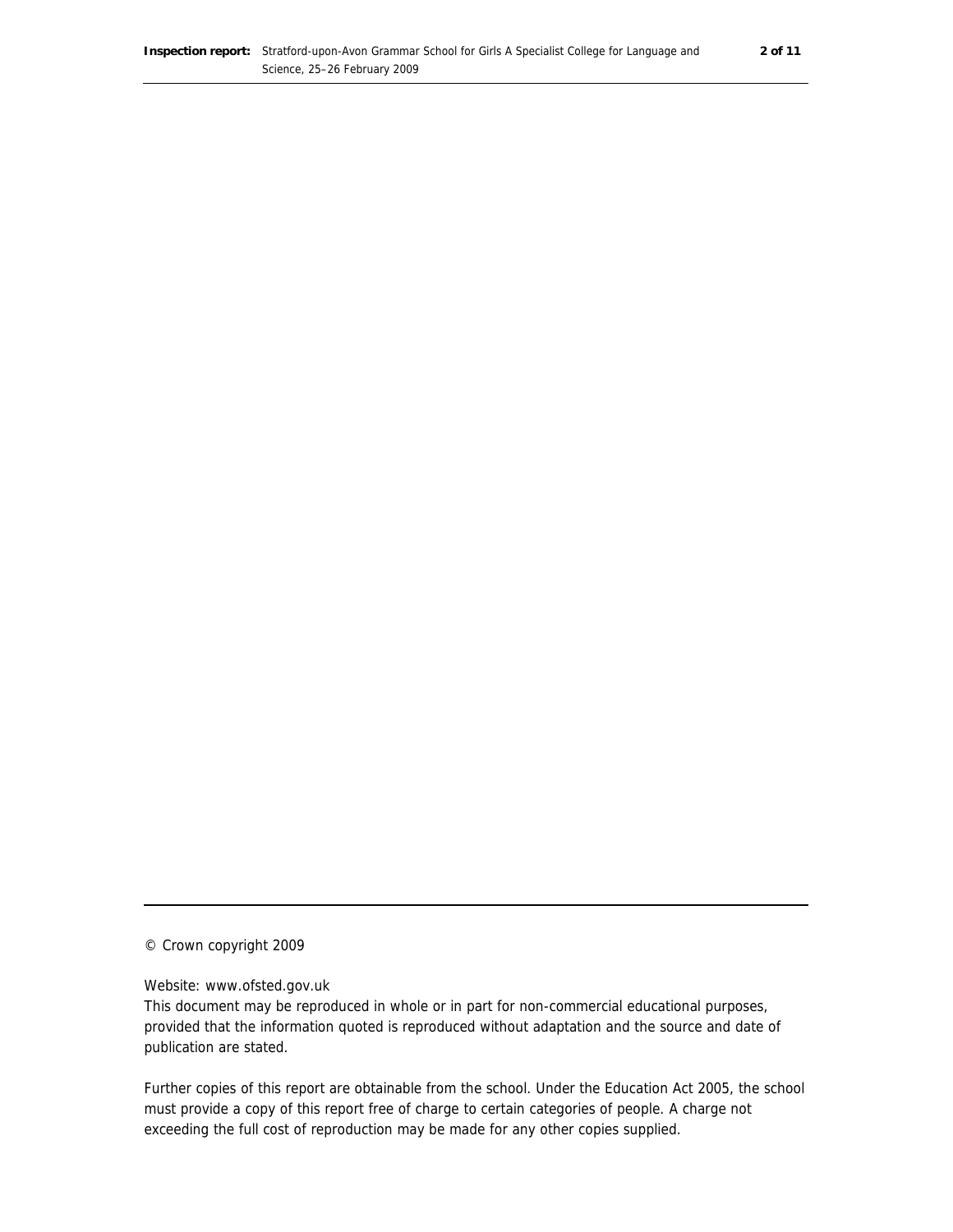# **Introduction**

This pilot inspection was carried out by one of Her Majesty's Inspectors and two Additional Inspectors. The inspectors visited 26 lessons, and held meetings with the chair of governors, staff and groups of students. They observed the school's work, looked at the school's and departmental self-evaluations, the school's improvement plan, the tracking systems used to monitor student progress, the work in students' books, minutes of governing body meetings and 145 parental questionnaires.

The inspection team reviewed many aspects of the school's work. It looked in detail at the following:

- teachers' planning of lessons and the variety of approaches to learning used, including the use of information and communication technology (ICT)
- teachers' marking and feedback to students to help them know how well they are doing and what they need to do to further improve their work
- the effectiveness of monitoring and evaluation in identifying the actions to be taken to bring about improvement in weaker aspects of subjects or teaching.

### **Information about the school**

Stratford-upon-Avon Grammar School for Girls is a small school with a growing sixth form. The majority of the students are White British. A small but significant number of students are from minority ethnic groups and very few speak English as an additional language. There are currently no students with learning difficulties and/or disabilities.

The school was redesignated as a language college in 2006, and achieved dual specialist status with science in 2007. It achieved the full international school award in 2007 and the Artsmark Silver award in 2008. Since the last inspection in 2006 the responsibilities of the senior and middle leadership team have been revised. The school works closely with some of the local secondary schools and colleges as part of the collaborative approach for the development of 14–19 education.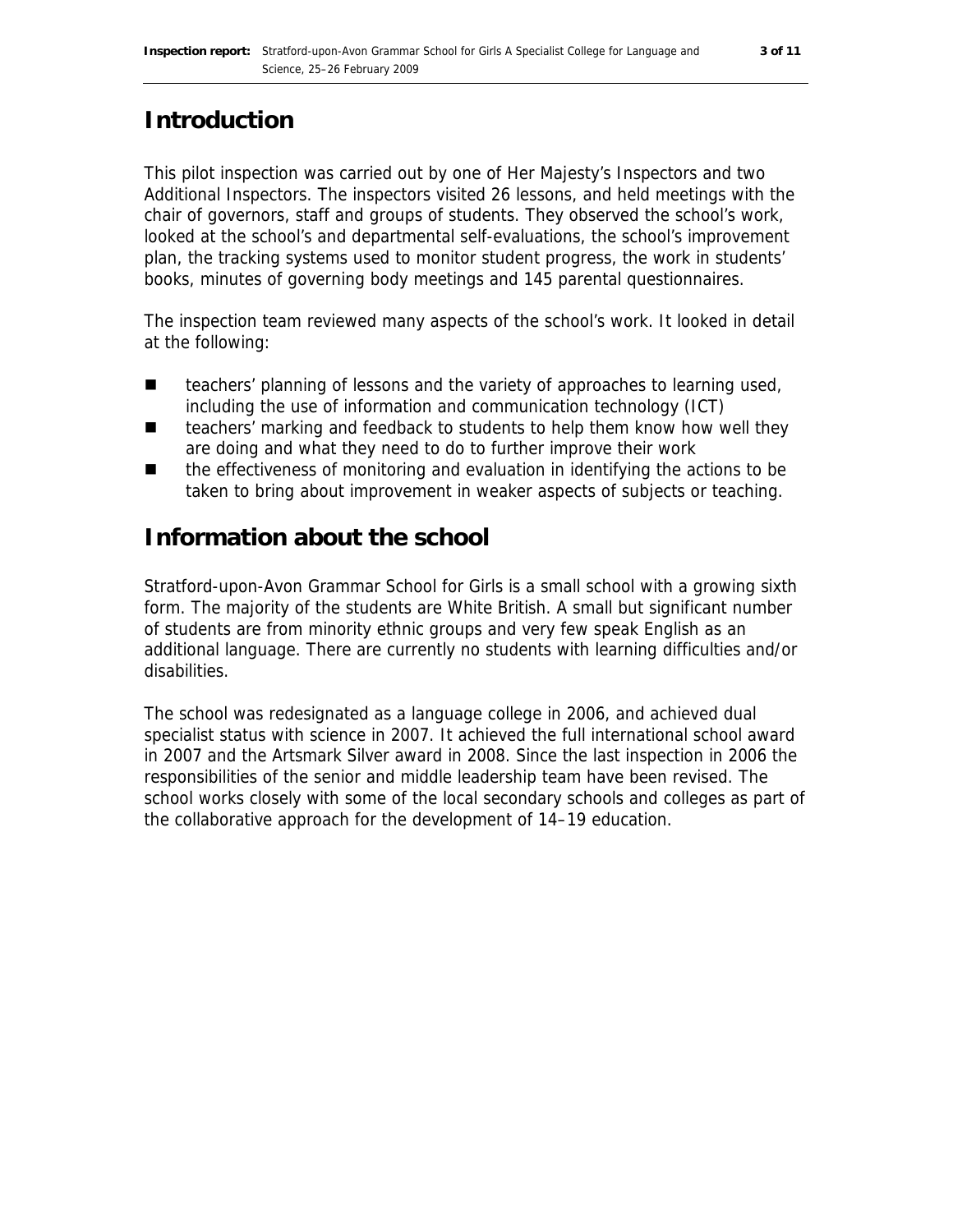### **Inspection judgements**

**Grades: 1 is outstanding, 2 is good, 3 is satisfactory, and 4 is inadequate** 

#### **Overall effectiveness** 1 **1**

#### **Capacity for sustained improvement 1**

## **Main findings**

This is an extremely inclusive, caring and supportive school where students feel safe and well cared for. Students' attainment is consistently high across the school, including in the sixth form. Students make good progress and many make outstanding progress. Students' personal and social development are outstanding, as is the care, guidance and support they receive. The students benefit from a wide curriculum and an excellent programme of extra-curricular activities, clubs and events. Their attitudes and behaviour are exemplary. Effective teaching ensures that the quality of learning is good overall, with many outstanding features. In the best lessons, all students are challenged by their work and enthused by the interesting approaches to enable them to apply their skills and understanding. However, in some lessons, teachers spend too long talking and work is not always matched carefully enough to students' individual needs and abilities. The marking of students' work, although thorough, varies in quality between teachers and subjects. Feedback generally tells the students how well they doing; however, it does not always tell them what they need to do to further improve their work. Monitoring and evaluation is thorough and the school knows its strengths and areas for further development. The school tracking data identify students and their differing needs, helping the school to set challenging targets. The school uses its staff and other resources, particularly through its specialist status, to enhance its work with local partner schools. While maintaining and improving students' high achievement, senior leaders and governors have brought about significant improvements since the last inspection. These include, for example, attaining dual specialist status in languages and science as well as achieving the full international award. The school has outstanding capacity improve further.

#### **What does the school need to do to improve further?**

- Improve teaching further, so that more is outstanding, by ensuring that all teachers:
	- use a broader range of teaching approaches which challenge, motivate and engage all students
	- use marking and feedback to make more explicit to students what they need to do to further improve their work.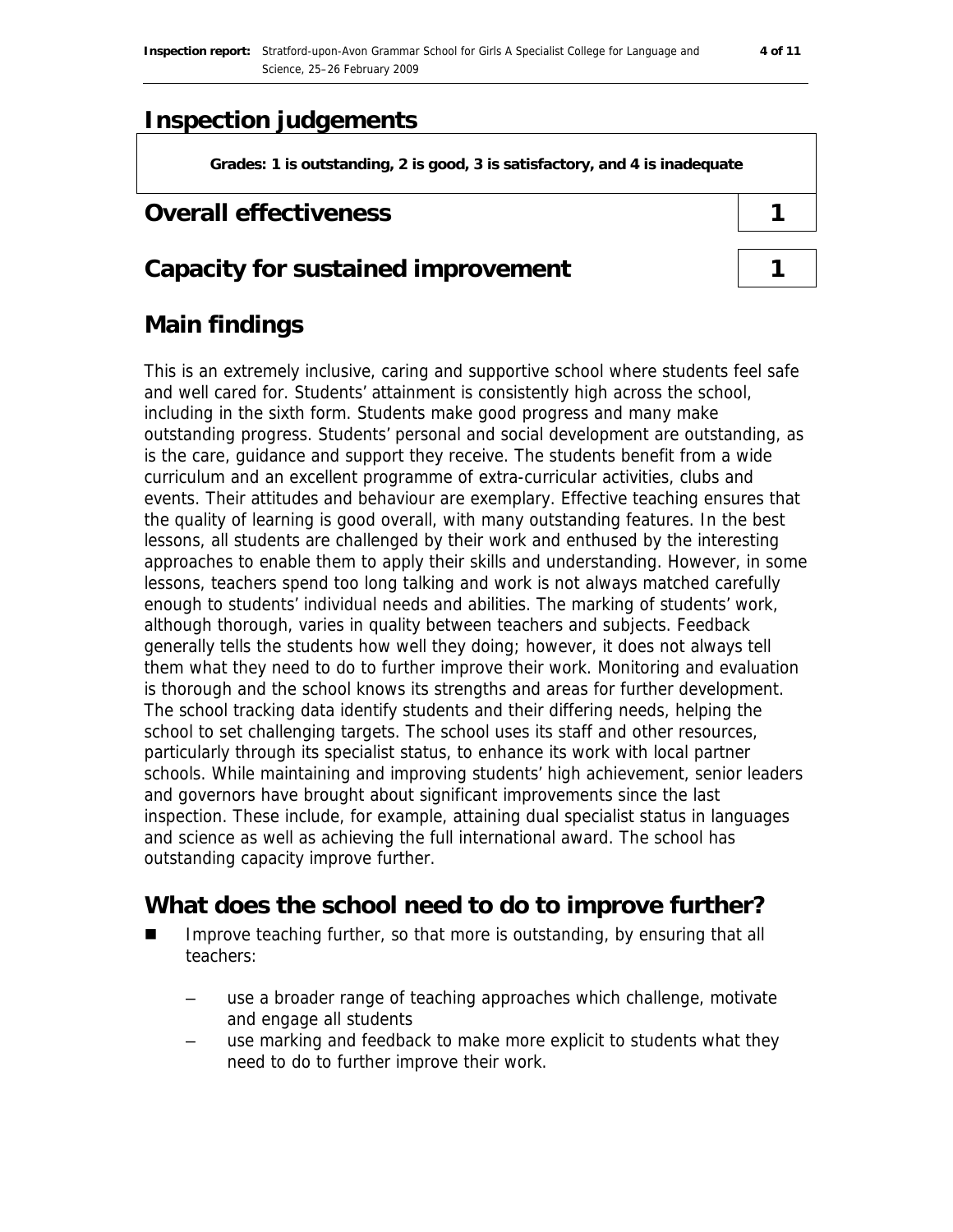#### **How good is the overall outcome for individuals and groups of pupils? <sup>1</sup>**

The large majority make good progress and many make outstanding progress, including those from minority ethnic groups. They reach very high standards in most subjects. Students are enthusiastic, highly motivated and determined to do well in everything they do. In the majority of lessons seen they worked hard and with considerable enjoyment. Occasionally their enjoyment and progress is limited by too few opportunities to engage in discussion, to explain their own understanding or to be challenged by the work they do. When the opportunities are provided, students express their ideas confidently, ask astute questions and reveal outstanding ability to express opinions and interpret information.

Students' personal and social development is excellent. They show well-developed social skills and treat each other with considerable respect. Younger students spoke highly of the sixth form mentors and the benefits they gained from them. Behaviour, both in lessons and around the school, is exemplary. Students have very good awareness and understanding of the importance of leading healthy lifestyles and their participation rates in sport and other activities are high. The language specialism and the impressive international links enhance the students' understanding of the cultural differences and beliefs of others. Students leave school at the end of both Key Stage 4 and the sixth form as confident and competent individuals and many as multilinguists. Their attendance is excellent.

The school has recognised that a few students have not performed as well as they could in mathematics. The school has responded swiftly and strategies have been put in place to resolve this underperformance. Early indications are that these strategies are already beginning to have a positive impact; however, these have not yet fully permeated through the whole school. The students have extremely welldeveloped literacy skills and most have well-developed numeracy skills, giving them an excellent preparation for their future economic well-being. Their social skills and ability to take responsibility are outstanding. The school recognises that ICT skills are less well developed and has plans in place to improve them further.

| Pupils' attainment <sup>1</sup>                                                                         |    |
|---------------------------------------------------------------------------------------------------------|----|
| The quality of pupils' learning and their progress                                                      | 2  |
| The quality of learning for pupils with learning difficulties and/or disabilities and their<br>progress | na |
| How well do pupils achieve and enjoy their learning?                                                    |    |
| To what extent do pupils feel safe?                                                                     |    |
| How well do pupils behave?                                                                              |    |
| To what extent do pupils adopt healthy lifestyles?                                                      |    |

These are the grades for pupils' outcomes

 $\overline{a}$ 

<sup>&</sup>lt;sup>1</sup> Grades for attainment are: 1 is high; 2 is above average; 3 is broadly average; 4 is low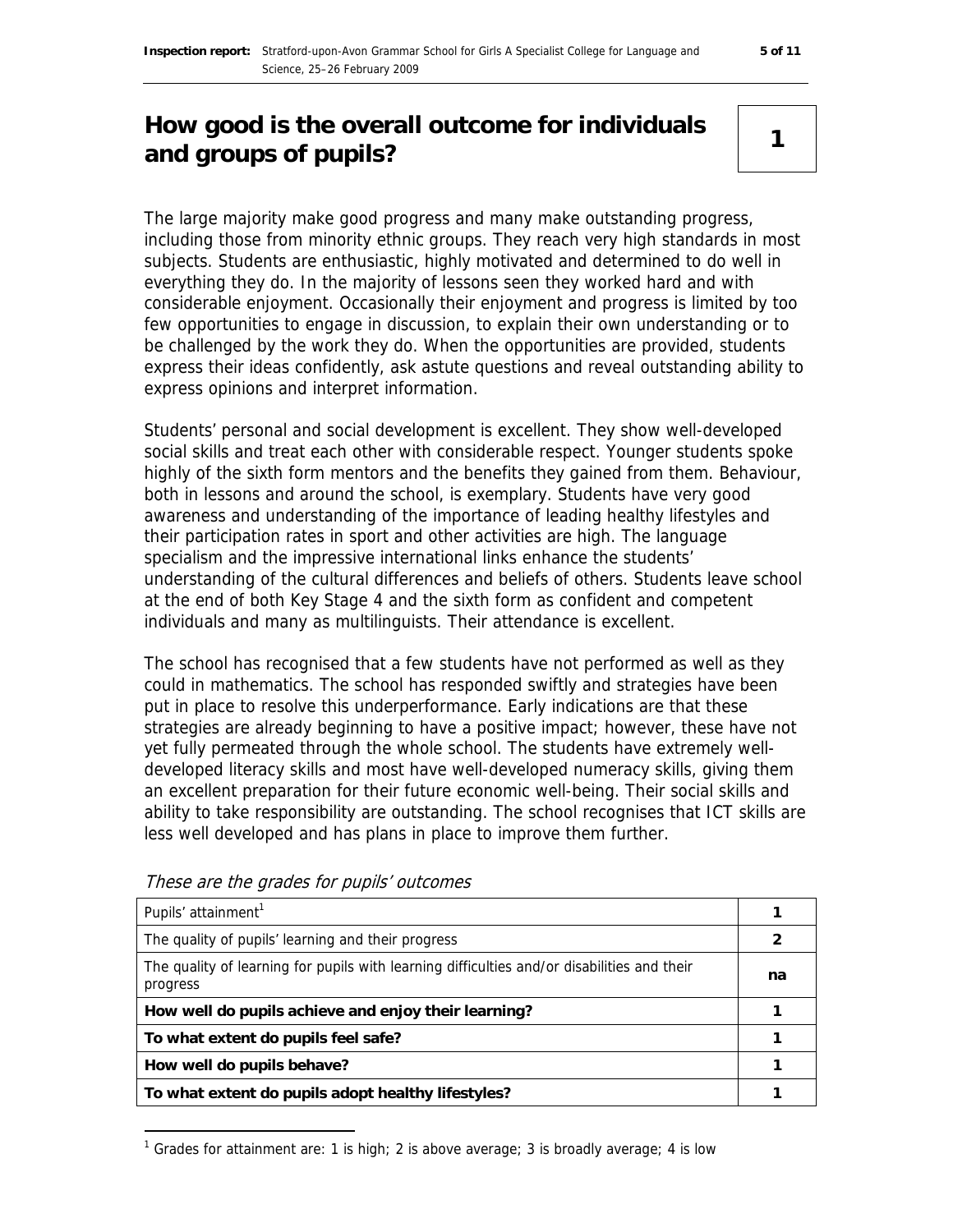| To what extent do pupils contribute to the school and wider community?                                             |  |
|--------------------------------------------------------------------------------------------------------------------|--|
| Pupils' attendance                                                                                                 |  |
| How well do pupils develop workplace and other skills that will contribute to<br>their future economic well-being? |  |
| What is the extent of pupils' spiritual, moral, social and cultural development?                                   |  |

#### **The quality of the school's work**

Teaching is good and frequently outstanding. This is helped by consistently hardworking students who are keen to do well. Teachers have excellent knowledge and understanding of their subjects. The best lessons seen show the teachers using their expertise skilfully in imparting some difficult concepts to students. These lessons are well organised, delivered at a good pace and they challenge all students. At the same time the students are given opportunities to be actively involved in their own learning. Both teachers and students use questions skilfully to enhance discussion and debate. This raises their confidence and extends their knowledge and understanding. Occasionally, students have insufficient opportunities for independent learning because teachers give too much information and do not challenge all students. They are quick to comment if this is the case. As one student pointed out, 'We like to challenge and be challenged, we are not shy.'

The school has excellent systems to check students' performance and progress. Most teachers use these well to plan lessons that meet students' needs and to set challenging targets. Although most marking in books gives excellent guidance for students on how to improve their work, this is inconsistent. There is still too much marking that gives little guidance on how students can further improve their work. At times comments in books are not followed up.

The curriculum is broad, balanced and closely matched to students' needs. It is enhanced by excellent provision to study a wide range of modern foreign languages, promoted through specialist status, and an excellent range of extra-curricular activities and international visits. The school goes to considerable lengths to ensure that the curriculum for older students reflects their interests and aspirations. The school makes excellent provision for physical education (PE) both in and out of lessons, although it also recognises that space for PE is limited and has plans in place to address this.

| High quality teaching and purposeful learning                                                                                             |  |
|-------------------------------------------------------------------------------------------------------------------------------------------|--|
| <b>Effective assessment</b>                                                                                                               |  |
| An appropriate curriculum which meets pupils' needs, including, where<br>relevant, provision through partnership with other organisations |  |
| Support, guidance and care                                                                                                                |  |

These are the grades for the quality of provision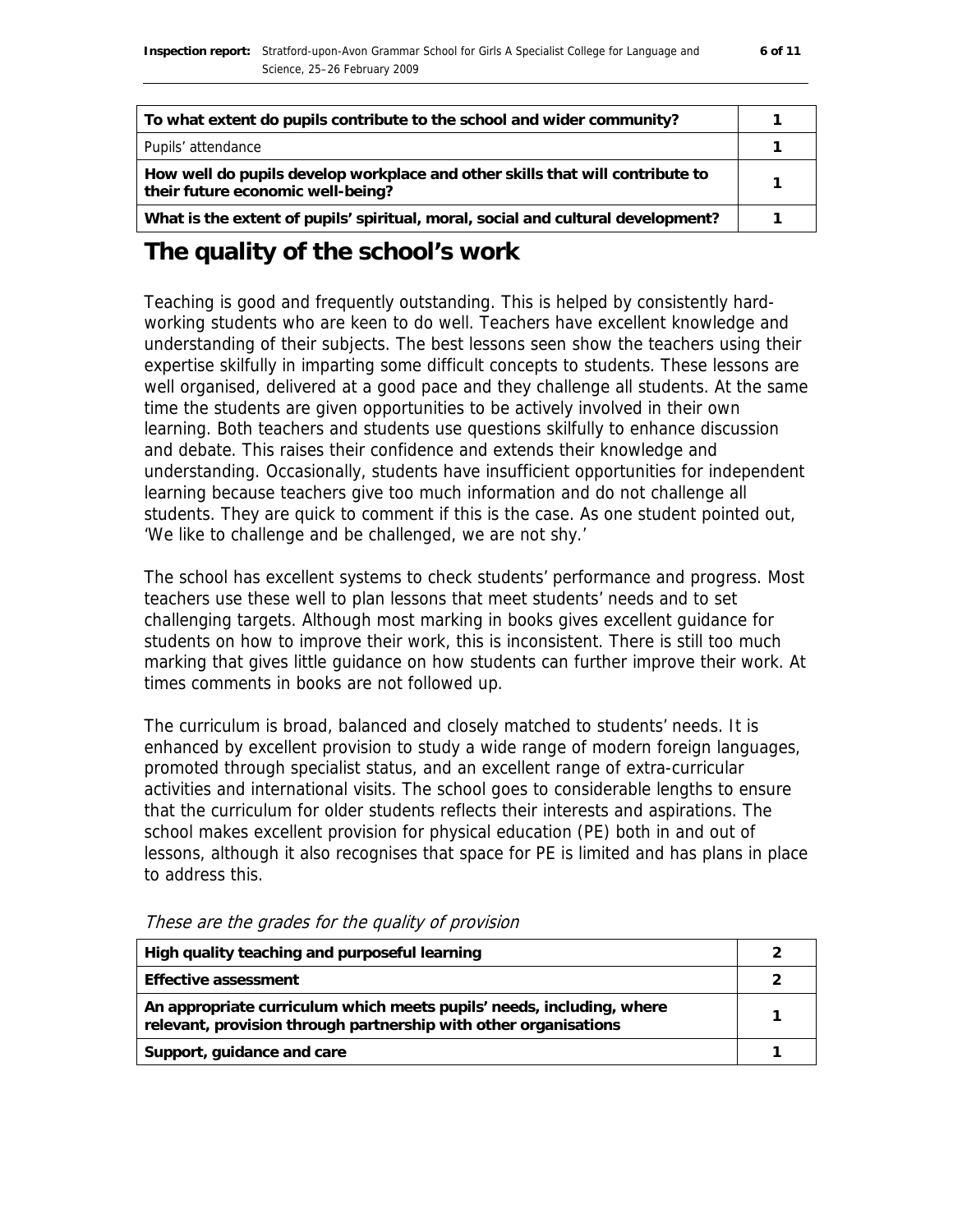#### **How effective are leadership and management?**

Expectations and ambitions are high and drive improvements at all levels. The school shares its aspirations widely and its aims are supported by parents and students. The school sets challenging and aspirational targets, even when outcomes, particularly in attainment, are already high. Governors are fully engaged with the school and carry out their statutory duties thoroughly, regularly reviewing and challenging the school's performance. Resources are efficiently deployed and value for money is outstanding.

The school has made excellent provision for community cohesion and has made rapid progress in this area, particularly in showing the impact that their partnership is having on both the school and the local community. Partnerships with other schools and organisations are excellent through its specialist status and collaborative work. Students at all levels take on a very wide range of responsibilities, particularly in the sixth form, which contributes effectively to the school and local communities. The school takes pride in its inclusive approach, ensuring equality of opportunity for all its students to flourish and enjoy their education and life at school. Where the school has identified any variations in performance, action is taken to support these students. The school regularly seeks the views of parents and carers. However, school is aware that, although parents are kept well informed about their children's progress and they are happy with the care provided, some do not always feel that they are adequately involved in making some of the decisions.

There are rigorous procedures to ensure students' safety and security. Excellent relationships between students and adults mean that students feel secure and confident and that there is always someone to turn to if they need any help. The school provides excellent care for its students.

| Communicating ambition and driving improvement                                                                                                                      |  |
|---------------------------------------------------------------------------------------------------------------------------------------------------------------------|--|
| Promoting equality of opportunity and tackling discrimination                                                                                                       |  |
| Ensuring that safeguarding procedures are effective                                                                                                                 |  |
| Ensuring that the governing body provides effective challenge and support so<br>that weaknesses are tackled decisively and statutory responsibilities are met       |  |
| Promoting the school's relationship with parents and carers, including their<br>involvement in decision-making about matters relating to learning and<br>well-being |  |
| Developing partnerships with other providers, organisations and services                                                                                            |  |
| Ensuring the school contributes to community cohesion                                                                                                               |  |
| Deploying resources to achieve value for money                                                                                                                      |  |

These are the grades for leadership and management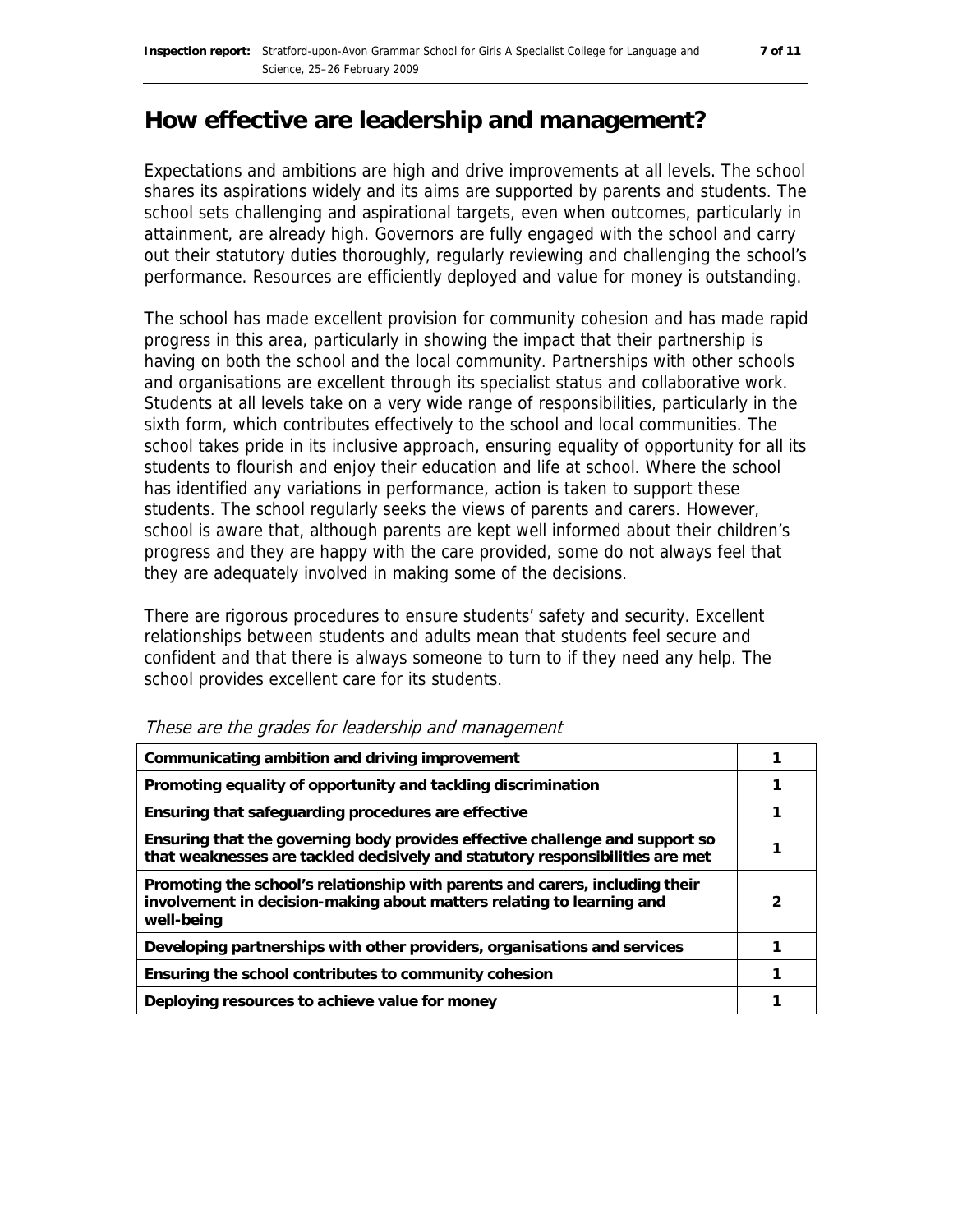# **Sixth form**

Students' attainment is high, and they make good and occasionally outstanding progress, especially in history, English and politics. Teaching and learning are good and, in some lessons, outstanding. Students learn to work independently, organise their time effectively and express themselves clearly and with confidence. Occasionally, teachers do not provide enough opportunities for them to raise and answer questions, limiting the level of challenge. As a result of outstanding care, support and guidance, which are appreciated by students and their parents, retention rates are high. Excellent transition arrangements help students new to the school to settle quickly. Their progress is very closely monitored so that any underachievement is identified and prompt action is taken. Students make an outstanding contribution to the school and local community, making sustained commitments, for example to working with older people locally or the citizens' advice bureau, as well as providing support for younger students. The leadership and management of the sixth form are excellent. Planning is robust and based on a clear view of strengths and areas for further development. The school recognises, however, that study space for the growing sixth form is limited and has plans in place to address this.

| Outcomes for students in the sixth form     |  |
|---------------------------------------------|--|
| The quality of provision in the sixth form  |  |
| Leadership and management of the sixth form |  |
| The overall effectiveness of the sixth form |  |

# **Views of parents and carers**

The significant majority of the 145 parents who responded to the questionnaire are very happy with the school and what it does for their children. They commented on their children's enjoyment of school, how safe they feel and how well they are prepared for the next stages in their education and later lives. Many parents commented positively on the wide range of extra-curricular activities offered by the school, particularly those offered during school time to accommodate those students who live a considerable distance from the school. A small minority of parents expressed concerns about the limited facilities, particularly for the growing sixth form and for sport.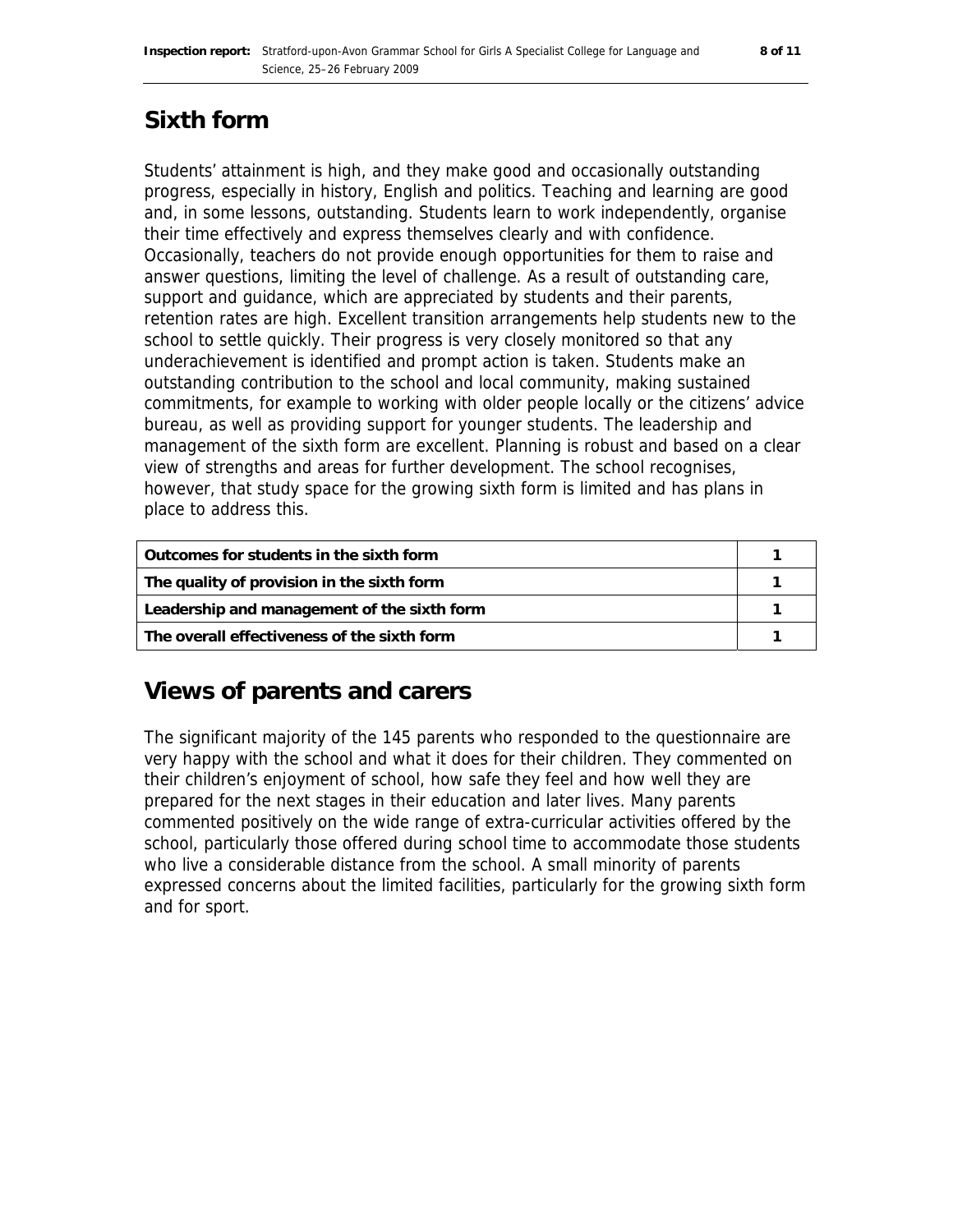# **What inspection judgements mean**

| Grade   | Judgement    | <b>Description</b>                                                                                                                                                                                                                                                                   |
|---------|--------------|--------------------------------------------------------------------------------------------------------------------------------------------------------------------------------------------------------------------------------------------------------------------------------------|
| Grade 1 | Outstanding  | These features are highly effective. An outstanding<br>school provides exceptionally well for all its pupils' needs.<br>In 2007-8, 15% of schools were judged to be<br>outstanding.                                                                                                  |
| Grade 2 | Good         | These are very positive features of a school. A school<br>that is good is serving its pupils well. In 2007-8, 49% of<br>schools were judged good.                                                                                                                                    |
| Grade 3 | Satisfactory | These features are of reasonable quality. A satisfactory<br>school is providing adequately for its pupils. In 2007-8,<br>32% of schools were judged satisfactory.                                                                                                                    |
| Grade 4 | Inadequate   | These features are not of an acceptable standard. An<br>inadequate school needs to make significant<br>improvement in order to meet the needs of its pupils.<br>Ofsted inspectors will make further visits until it<br>improves. In 2007-8, 5% of schools were judged<br>inadequate. |

# **Common terminology used by inspectors**

| Attainment:                | the standard of the pupils' work shown by test and<br>examination results and in lessons.                                                                                                                                                                                            |
|----------------------------|--------------------------------------------------------------------------------------------------------------------------------------------------------------------------------------------------------------------------------------------------------------------------------------|
| Progress:                  | the rate at which pupils are learning in lessons and<br>over longer periods of time. It is often measured<br>by comparing the pupils' attainment at the end of a<br>key stage with their attainment when they started.                                                               |
| Achievement:               | an overall measure of the pupils' success in their<br>academic learning. The term combines attainment<br>and progress. Pupils might make good progress,<br>for example, but if their attainment remains low,<br>inspectors may judge that their achievement is<br>only satisfactory. |
| Capacity to improve:       | the proven ability of the school to continue<br>improving. Inspectors base this judgement on what<br>the school has accomplished so far and on the<br>quality of its systems to maintain improvement.                                                                                |
| Leadership and management: | the contribution of all the staff with responsibilities,<br>not just the headteacher, to identifying priorities,<br>directing and motivating staff and running the<br>school.                                                                                                        |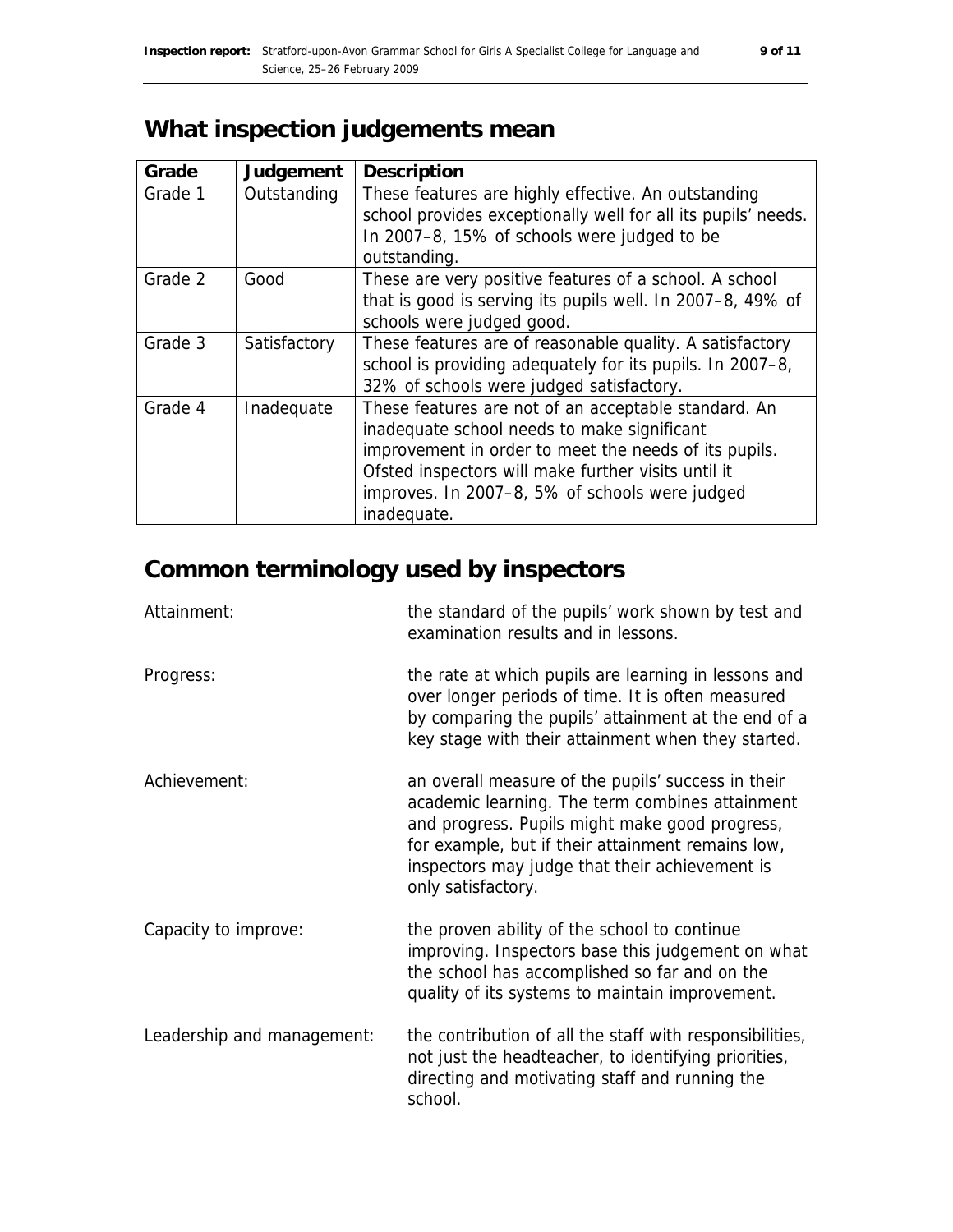27 February 2009

Dear Students



#### **Inspection of Stratford-upon-Avon Grammar School for Girls A Specialist College for Language and Science, Warwickshire CV37 9HA**

Thank you on behalf of the inspection team for the friendly and courteous welcome we received when we visited your school recently. This letter is to tell you about the result of our inspection. We very much enjoyed our discussions with you. We found your responses informative and very supportive of the school. We were very impressed with your positive attitudes and exemplary behaviour at all times. We judged your school to be outstanding. Attainment is high at all stages, including the sixth form.

Throughout the inspection we worked very closely with your senior leadership team so that the school was clear about how we arrived at our final judgments and that we were fair. Many of you also helped in the inspection by letting us know how well you think the school is doing and about some of the different roles you have in school. We were particularly impressed by the way you work and support each other and that you were not shy in constructively challenging your teachers. We saw some outstanding teaching and much that was good. You benefit from a wide range of subjects and an excellent programme of extra-curricular activities, clubs and events. We were also impressed with how well you support each other and how the mentors guide and support younger students. The staff work very hard to ensure that the school is a safe place for you and that you are well cared for both pastorally and academically. We particularly enjoyed observing you and your teachers in some of the more challenging lessons where both you and the teachers skilfully asked probing questions to help raise your already very impressive standards.

The school is very well led. Staff and governors set very challenging targets, even where performance is already very high. However, for the school to improve even further, we have asked for an increase in the amount of outstanding teaching by ensuring that all teachers:

- use a broader range of teaching approaches to learning which challenge, motivate, engage and enthuse you
- use marking and feedback to make more explicit to you what you need to do to further improve your work.

We are confident that your school will continue to improve and wish you every success in the future.

Yours sincerely

Rashida Sharif Her Majesty's Inspector